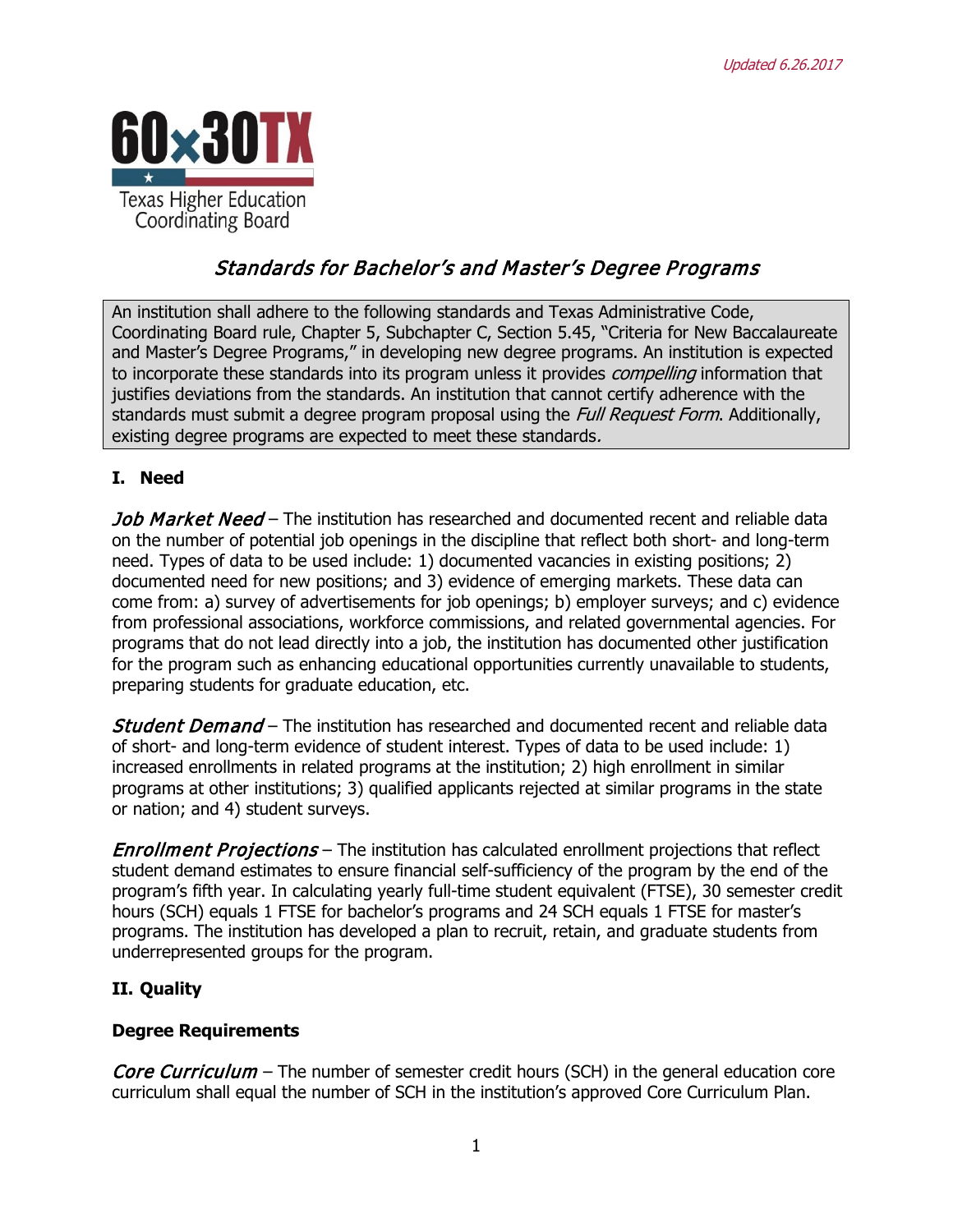**Number of Hours in a Major** – A minimum number of SCH are required for an academic major (required courses and prescribed electives):

- Bachelor's program 24 SCH (30 SCH for most majors)
- Master's program 18 SCH in a 30 to 36 SCH program; more for programs with greater than 36 SCH

Number of Hours in a Degree Program - The number of SCH for the degree is comparable to the number the SCH required for similar degrees in the state. The institution shall adhere to Texas Education Code, Section 61.0515, which limits the SCH required for a baccalaureate degree. A minimum and maximum number of SCH are prescribed by the Coordinating Board for completion of a degree:

| <b>Degree level</b> | <b>Minimum number of SCH</b> | <b>Maximum number of SCH</b> |
|---------------------|------------------------------|------------------------------|
| Baccalaureate       | 120                          |                              |

A baccalaureate program shall not require more SCH than the maximum, unless the institution requests a waiver in writing to the Coordinating Board. The waiver shall document a compelling academic reason for requiring more SCHs than indicated above. Acceptable justifications include programmatic accreditation requirements, statutory requirements, and licensure/certification requirements.

Initial Teaching Certificate – New or revised undergraduate degree programs leading to an initial teaching certificate must comply with the requirements adopted by the Coordinating Board (See [http://www.thecb.state.tx.us/EdPrep\)](http://www.thecb.state.tx.us/EdPrep).

**Transfer Issues** – Coordinating Board approved Field of Study Curriculum (FOSC) are fully accepted in transfer and the FOSC (or courses in the FOSC that the student has completed) satisfies the lower-division requirements of the program.

Marketable Skills – The proposed program has identified marketable skills and students will graduate with the ability to articulate the job skills they acquired through it.

#### **Curriculum**

Required Courses – Courses taken by all students in the program and that meet all requirements for accreditation, licensure, and/or certification, as appropriate. Required courses are consistent with courses offered in similar programs in the state and nation.

**Prescribed Elective Courses** – Specific list of courses from which students must choose to meet curricular requirements of the program. Prescribed electives shall complement the required courses and are numerous enough to provide breadth and depth of study.

*Electives* – Courses available to students, which are neither required nor prescribed, and are consistent with similar programs, and are selected by the student, and may be subject to advisor approval.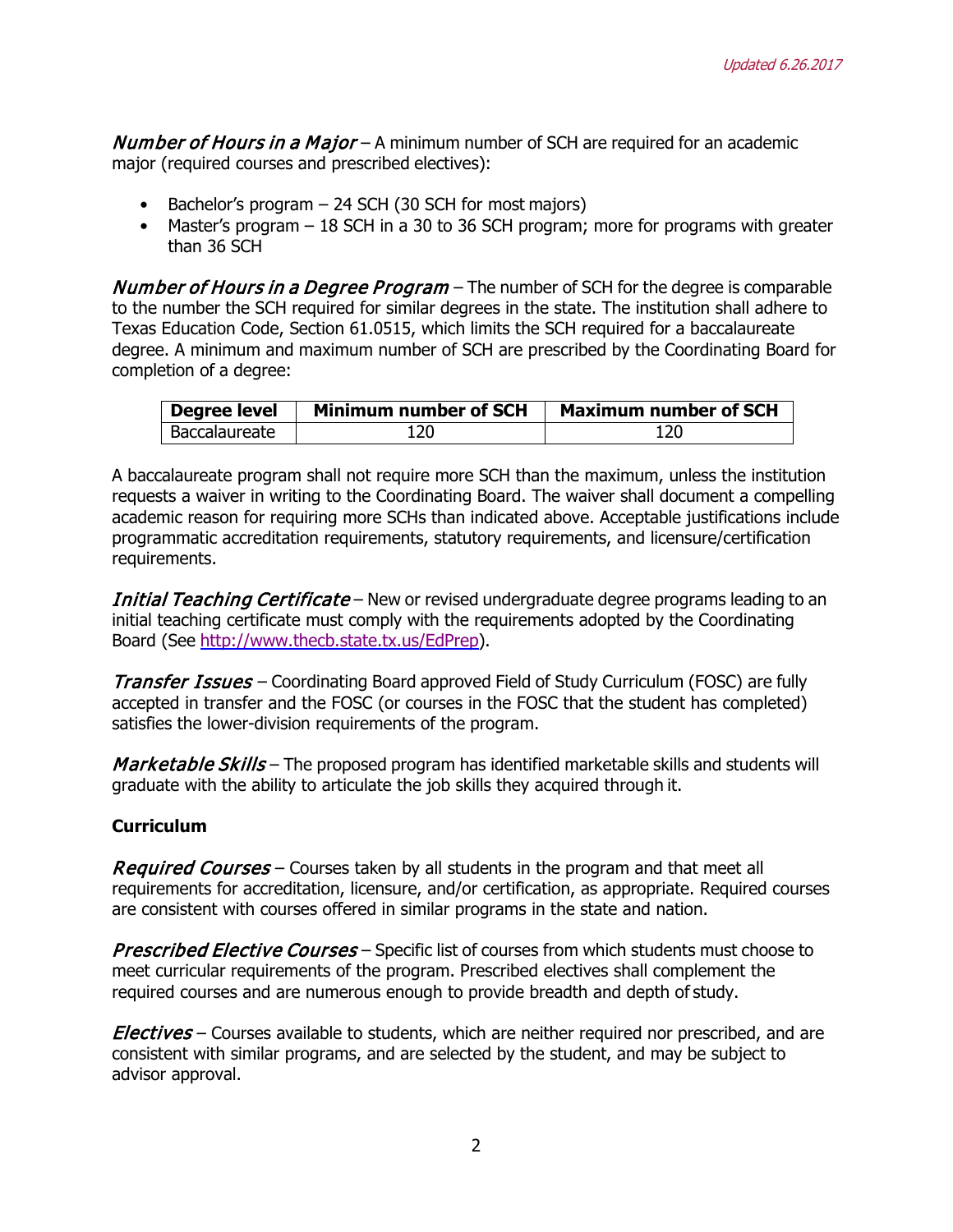### **Faculty**

The proposed program shall have a sufficient number of core and support faculty to teach the scope of the discipline, consistent with similar programs in the state and nation.

Core Faculty – Tenured or tenure-track faculty who devotes an average of fifty percent or more of teaching time to the program. Some programs such as interdisciplinary degrees may have core faculty devoting less than 50 percent of their teaching time to the program. The background and education of each core faculty member shall be in the field of the program or in a closely related field.

**Support Faculty** - Tenured or tenure-track faculty from related disciplines, adjunct faculty, and graduate teaching assistant or assistant instructor who meets SACSCOC minimum requirements and serves as the instructor of record for a course.

The proposed program meets, or exceeds, the minimum number of faculty devoted specifically to the proposed program:

- Bachelor's program three FTE or two FTE if comprised of four individual faculty members. (Note: The standard for upper-level institutions could be lower for those programs in which lower-division courses are required for the major and taken atfeeder institutions.)
- Master's program three FTE or two FTE if comprised of four individual faculty members.
- At least 50 percent of the faculty FTE supporting a bachelor's or master's program must be core faculty.

**Qualifications of Faculty for Bachelor's Programs** - To meet minimum SACSCOC standards (as defined in SACSCOC Principles of Accreditation Comprehensive Standard 3.5.4), 25 percent of the program's SCH must be taught by faculty members with a terminal degree. Beyond that minimum standard, the percentage of faculty with terminal degrees shall compare favorably to the percentage of faculty with terminal degrees at similar programs in the state and nation.

Qualifications of Faculty for Master's Programs – To meet minimum SACSCOC standards, faculty supporting the master's degree program shall have terminal degrees, unless the institution determines other qualifications (as defined in SACSCOC Principles of Accreditation Comprehensive Standard 3.7.1) are a factor in effective teaching and student learning.

**Degree-granting Institution** - Coordinating Board rules, Chapter 5, Subchapter C, Section 5.45 (3) (B) and Chapter 7, Subchapter A, Section 7.4 (a) (1) require that core and support faculty have terminal degrees from institutions that are accredited by agencies recognized by the Coordinating Board or from equivalent institutions located outside the United States.